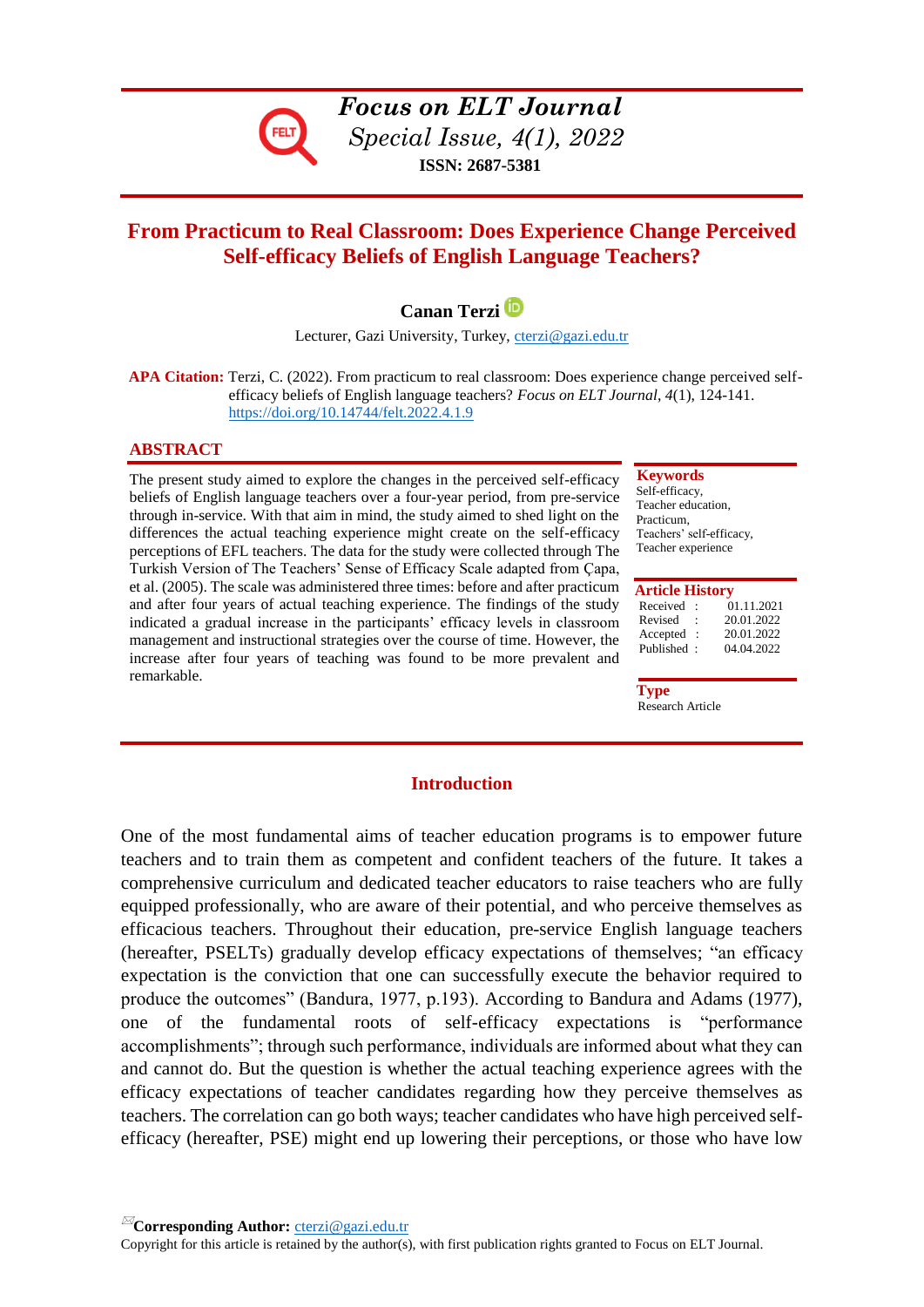PSE in the first place might raise their idea of how efficacious they are as teachers. Therefore, the impact of teaching experience on the PSE of novice teachers is always a curious topic of research, and findings of such research might contribute positively to the empowerment of teachers.

According to Wyatt (2018), teachers' self-efficacy has been a frequently studied subject for several decades now; however, studies focusing on the self-efficacy of language teachers are relatively new. Wyatt (2018) suggests that such studies have become much common in the last 16 years or so. The reason for such a booming interest in self-efficacy beliefs of foreign language teachers might be the challenges imposed on foreign language teachers such as their doubting themselves regarding their own linguistic competence, pronunciation, fluency in the language they teach (Wyatt, 2018). There are now numerous studies in the literature which focused on self-efficacy beliefs of English language teachers (e.g., Aslan-Yazıcı, 2019; Balcı et al., 2019; Genç et al., 2016; Kaygısız et al., 2018; Tavil, 2014;). A considerable majority of these studies investigated the PSE of PSELTs during their education; some of such studies focused on the impact of various factors such as teaching experience, English proficiency level and institutional policies on PSE while others focused on the effects of PSE on such factors as self-reported English proficiency levels and teaching practices.

Tavil (2014) investigated the correlation between self-reflection and self-efficacy of PSELTs during their Practicum Course, using EFL Teacher Efficacy Scale before and after the practicum as part of an experimental study. The study attempted to analyze the impact of reflective journals on the efficacy beliefs of PSELTs and concluded that writing reflective e-journals significantly increased the self-efficacy levels of the participants. Another study on the self-efficacy beliefs of PSELTs was conducted by Balcı et al. (2019). In their descriptive study, the researchers analyzed the self-efficacy beliefs of pre-service English language learners throughout the four years of the program and aimed to find out whether PSE differed by class level. The results revealed high levels of PSE among all the participants. As for the difference between class levels, the researchers found a significant difference between the PSE levels of sophomores and juniors in favor of juniors; however, contrary to the expectations of the researchers, no significant difference was found between other class levels. Chacón (2005) investigated self-efficacy beliefs of English language teachers in Venezuela through The Teacher's Sense of Efficacy Scale and the correlations between PSE and self-reported English proficiency. Her results showed a significant correlation between the two; the study also concluded that the teachers felt more efficacious about instructional strategies than student engagement and classroom management. In a similar study, Aslan-Yazıcı (2019) studied the impact of self-efficacy beliefs of English language teachers working in state high schools on their teaching practices and the correlations between the participants' self-reported proficiency levels and teacher efficacy. The results of the study revealed positive correlations between self-reported proficiency and teacher efficacy and a high correlation between teachers' self-efficacy levels and their teaching performance.

Self-efficacy beliefs, like all other beliefs, are prone to change, and as was suggested by Wyatt (2018), "teachers' self-beliefs are fluid and context sensitive" (p. 93). In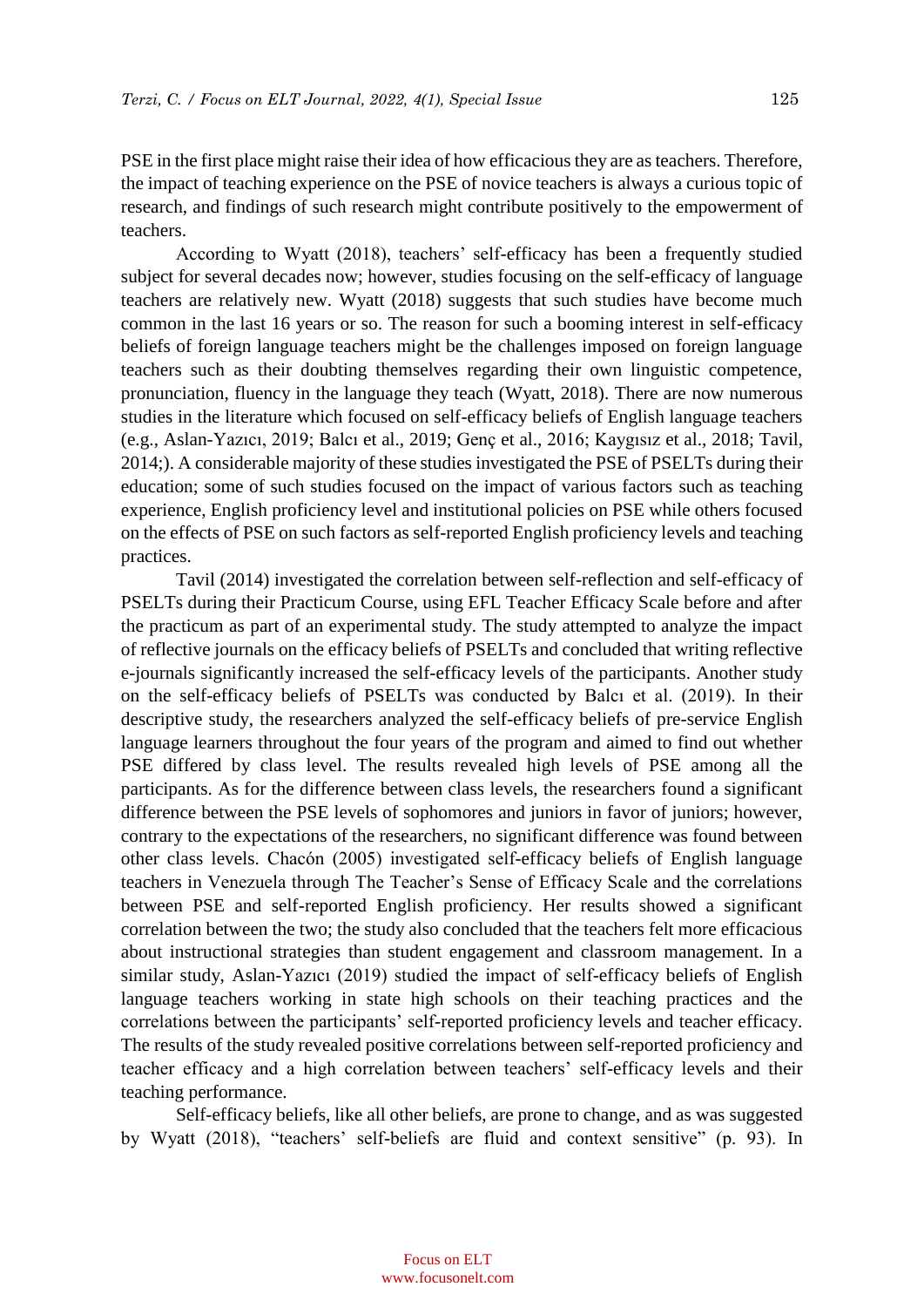comparison with the considerable number of studies on English language teachers' selfefficacy beliefs, there is relatively a limited number of studies that particularly focus on the changes in the self-efficacy beliefs of English language teachers (e.g., Atay, 2007; Ma et al., 2021; Pfitzner-Eden, 2016; Swanson, 2013). Atay (2007) investigated the impact of oneyear long practicum on teacher efficacy of Turkish PSELTs and the factors that influence the level of such efficacy. The study employed TSES, administered two times before and after the practicum. Although the study did not yield statistically significant results regarding overall efficacy, the results regarding subscales revealed a significant difference between pre-practicum and post-practicum scores, especially the resulting efficacy scores in instructional strategies and efficacy in student engagement. The study revealed a significant decrease in the participants' PSE in instructional strategies while there found to be a significant increase in the scores of the other two subscales, classroom management and student engagement. Hoang and Wyatt (2021) also investigated the development of preservice EFL teachers' beliefs over their practicum in the Vietnamese context. They found out that the practicum experience fostered the development of the self-efficacy beliefs of the pre-service EFL teachers; yet they did not find enough evidence for increased self-efficacy beliefs with regards to contexts and domains peculiar to what EFL teachers do. They concluded from the finding that more ELT-related support in areas such as continuing professional development and assessment should be provided for pre-service EFL teachers during their practicum. Akbari and Moradkhani (2010) compared the PSE levels of novice and experienced teachers of English as a foreign language. They did not follow the efficacy development of the same group of teachers; instead, they used two different groups of teachers. The experienced group of participants comprised of teachers with three years of teaching experience. The study concluded that experienced teachers had higher levels of global efficacy. Swanson (2013) conducted a quantitative study on the changes in foreign language teacher efficacy and administered TSES to a group of 47 foreign language teachers twice: first nearly at the beginning of the teacher education program and second after one year of teaching experience after graduation from the program. The study found out that the participants were highly confident regarding their abilities to teach languages before they started taking courses in the teacher education program; however, after one year of teaching experience their confidence in motivating students and fostering interest in learning were found to be areas they were least confident about. Swanson (2013) concluded that training teachers in teacher education programs should be more than equipping them solely with content knowledge.

There is a limited number of studies in the literature that focus on the changes in the PSE beliefs of PSELTs, and most of such studies in the literature observed changes over a relatively short period of time, throughout pre-service education. There seems to be no longitudinal study that focused on what happens over an extended period of teaching experience regarding the changes in the PSE of English language teachers. The present study aims to explore the changes in the PSE beliefs of English language teachers over four years. To that end, the study intends to shed light on the changes that four years of actual teaching experience might create on the self-efficacy perceptions of EFL teachers. With that aim in mind, the study intends to answer the following research questions: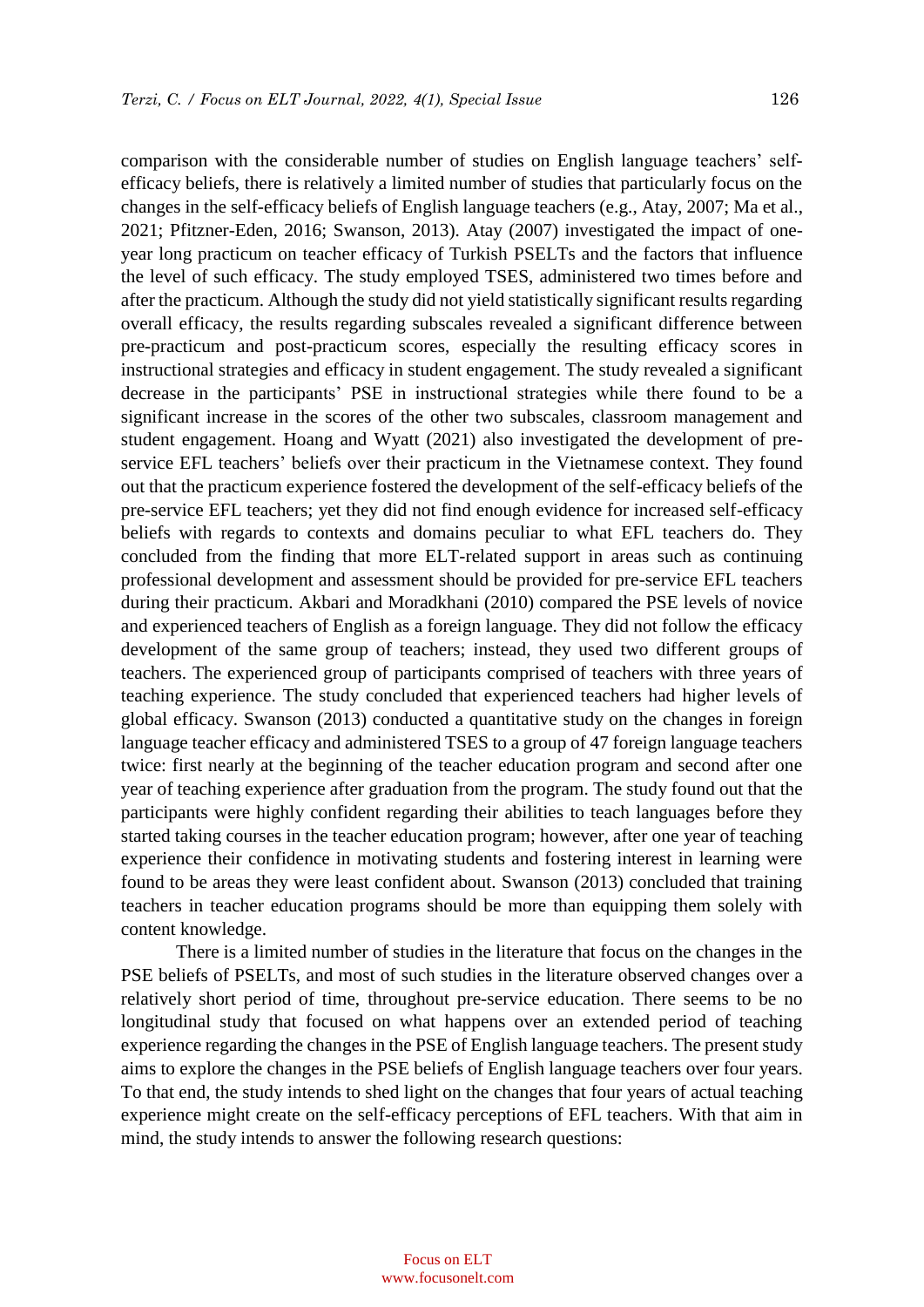- 1. To what extent does practicum change the PSE beliefs of PSELTs?
- 2. To what extent does 3 or 4 years of teaching experience change the PSE beliefs of English language teachers?

### **Methodology**

## Design

The present study is a longitudinal study which aims to investigate whether experience makes a change in the PSE beliefs of English language teachers. The study employed a mixed methods research design. The quantitative data were collected through a 24-item scale; the Turkish version of the Teacher's Sense of Efficacy Scale (hereafter TTSES) adopted from Çapa et al. (2005). The scale was conducted three times; first in October 2017, second in May 2018, and finally in September 2021. The qualitative data for the study were collected through one open-ended question to get more details about the PSE beliefs and to be able to elaborate more on the effects of four years of teaching experience on the PSE beliefs of the participants.

## Setting

The first part of the study was conducted at the beginning of the 2017-2018 academic year in the English Language Teaching Program of Gazi University, Ankara. The English Language Teaching programs in Turkey are four-year education programs which offer general language skills and methodology courses in the first three years and a one-year long practicum in the final year. The Practicum Course requires senior PSELTs to attend and observe actual classes for four hours a week in a state-run school in the first semester and to observe and teach at least one class hour every week in the second semester. The scale used to collect data was first administered before the participants started the practicum, and the second administration of the scale was done at the end of the practicum course, before the participants graduated from the program. The graduates of the program are certified to work as English language teachers, if they choose to do so. When they start working as teachers, they do not necessarily get any official follow-up mentorship; their professional development is based on trial-and-error, personal efforts, and hopefully guidance from senior fellow teachers. The third and final part of the study was conducted in 2021, when most of the participants have had 3 to 4 years of teaching experience in different schools, such as private or state primary and high schools or universities.

## Participants

At the onset of the study, in 2017, the participants comprised of 12 senior students studying at the English Language Teaching Program of Gazi University, Ankara. Of the participants, 11 were female and one was male. All the participants were assigned to the same educator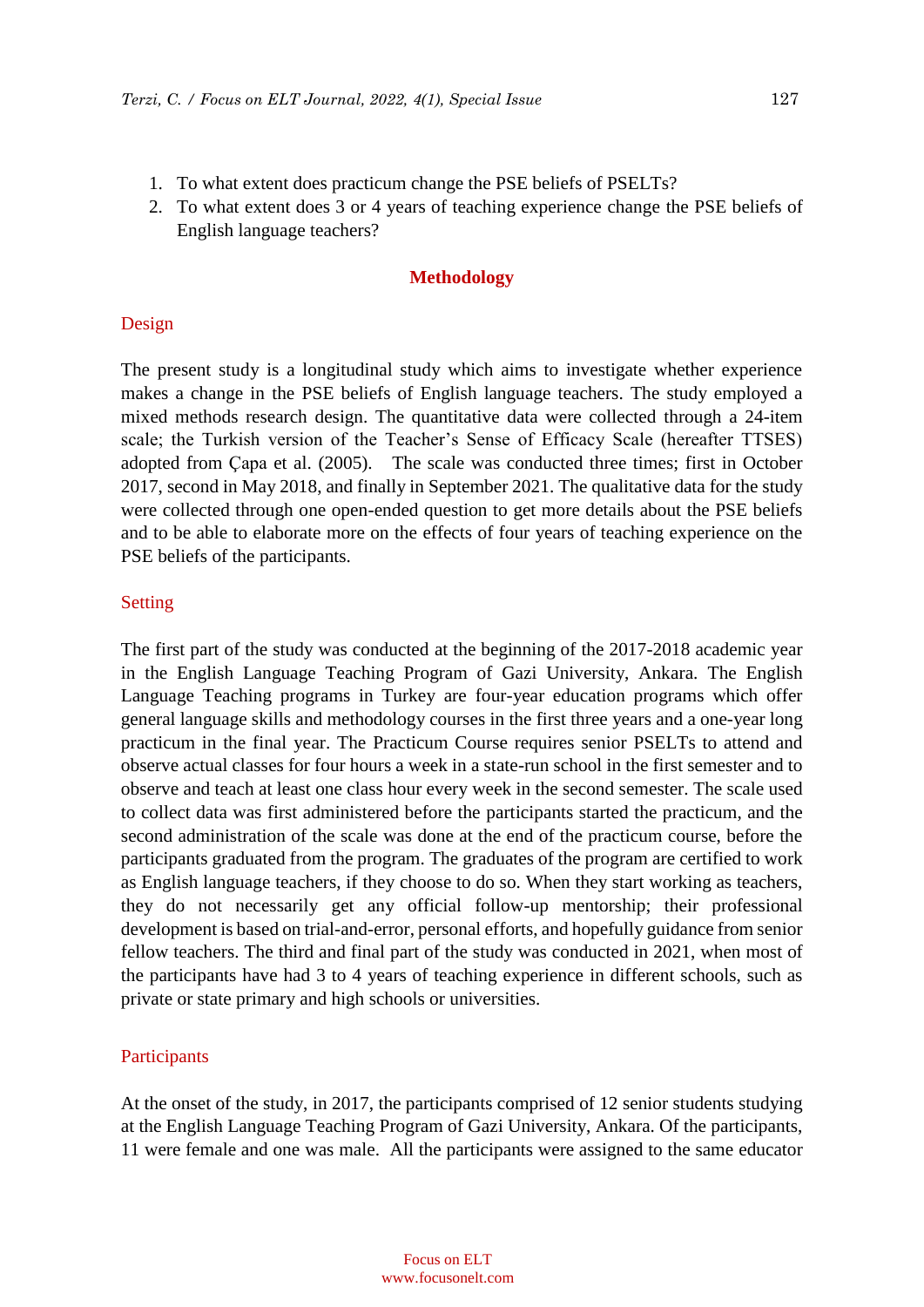in the department, but they were assigned to two different mentor teachers in two groups of six in the practice school. The first set of data was collected from the 12 participants at the beginning of the 2017-2018 academic year right before they started the practicum course. At the end of the academic year, all the participants graduated from the program successfully. The second set of data was collected from the same 12 participants in the last week of the academic year, in May 2018. Almost four years after their graduation, all twelve participants were contacted through email, and they were asked to respond to the same scale one last time to collect the third and last set of data. Of the twelve participants, eight responded to the scale; one of the participants, the only male participant in the original group, reported that he had not had any teaching experience whatsoever after graduation, and the remaining three participants did not reply to the email. All in all, the final data for the study were collected from eight participants.

All the eight participants in the final set were female. Their ages ranged between 24 (12.5%) and 26 (62.5%). As for experience, three of the eight participants (37.5%) reported they had been teaching for four years; four of them (50%) had been teaching for three years; one of the participants (12.5%) said she had been teaching for three months. Of the eight participants, four (50%) were working at a state-run school, and the remaining four were working at a private school during the data collection process. Regarding the type of schools, five participants (62.5%) said they worked at a high school, two (25%) worked at a university, and one (12.5%) worked at a primary school. As for their educational status, five participants (62.5%) reported they were holding a B.A. degree, and three participants (37.5%) were pursuing an M.A. degree at the time of data collection.

#### Instrument

The data for the study were collected through a 24-item scale; the Turkish version of the Teacher's Sense of Efficacy Scale (TTSES) adopted from Çapa et al. (2005). The TTSES is the translated version of The Teacher's Sense of Efficacy Scale developed by Tschannen-Moran and Woolfolk Hoy (2001), and the overall reliability coefficient of the TTSES was .93.

The TTSES is composed of 24 items designed to obtain data about three subcategories: efficacy in student engagement, efficacy in instructional strategies, and efficacy in classroom management. The scale comprised of five main categories of rating (*none at all, very little, some degree, quite a bit,* and *a great deal*); the participants responded to each item using 9-point Likert type responses (a great deal  $= 9$ , none at all  $= 1$ ). In the first two stages of the data collection procedure, the scale (TTSES) was given to participants as it was. In the third and final data collection stage, two additional parts were added to the scale: One of those parts included questions to collect demographic information considering the fact that the demography of the participants changed during four years after their graduation. The questions inquired about years of teaching experience, the kind of institutions the participants were working in, and the latest educational status of the participants, all of which were assumed to be factors which might affect the PSE of the participants. The second additional part included one open-ended question: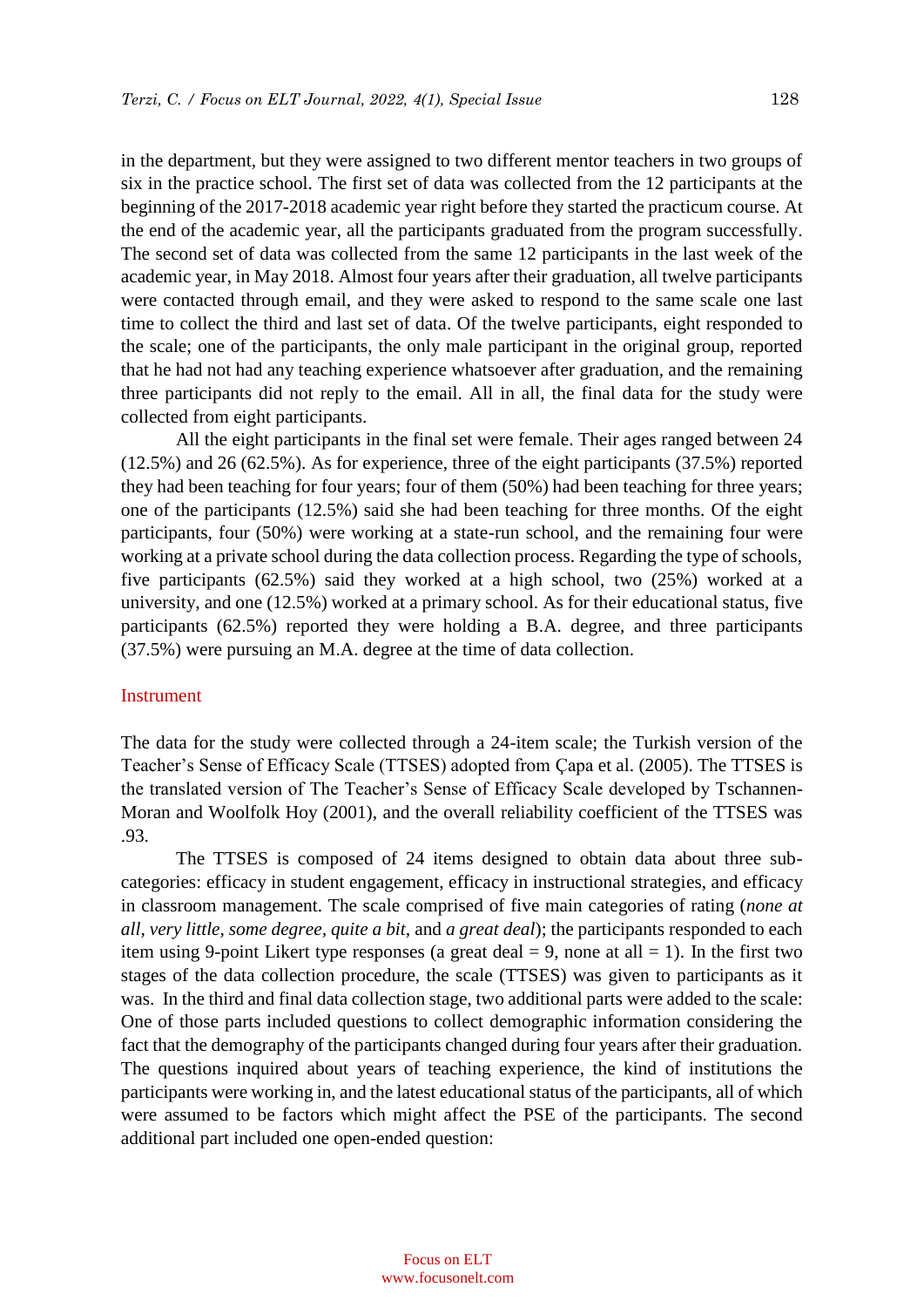*What are the differences between your perceived self-efficacy in your senior year at university as a teacher candidate and your perceived self-efficacy now as a teacher with 3 to 4 years of teaching experience? Please, explain briefly.* 

The open-ended question was formulated by the researcher with the help of one expert from the field of teacher education. The question was formulated in Turkish since it was believed that the participants would express their opinions more effectively in their mother tongue, and it aimed to collect more detailed data about the self-efficacy perceptions of the participants as teachers with experience.

#### Data collection procedures

The present study intended to collect data about the PSE levels of novice English language teachers comparing their beliefs about their own efficacy prior to and after actual teaching experience. Therefore, the data collection process was three-fold; before practicum, after practicum and finally after four years of teaching experience.

In 2017, the participants were first given the EFL Teacher Efficacy Scale which was developed by Chiang (2008), and which contained 30 items requiring respondents to provide answers using a 3-point Likert scale as *I agree, I can't decide,* and *I disagree*. The results obtained from the scale were confusing since almost all the obtained responses fell into the *I agree* column in the scale. It was speculated that the three categories of responses on the scale were not precise enough for the purposes of the study; also, responding to a scale in the foreign language might have created a barrier for the respondents. As a result, the participants were asked to answer the TTSES, and the data obtained from the EFL Teacher Efficacy Scale were excluded from the study.

The TTSES was administered to the twelve participants of the study before and after the practicum to see whether the practicum would make a difference in their perceptions of self-efficacy; all twelve participants responded to the scale. Then in 2021, the twelve participants were contacted through email, and they were asked to respond to the scale again. Of the participants, eight answered the scale. Therefore, the final number of participants turned out to be eight.

#### Data analysis

The primary data collected for the study were analyzed both quantitatively and qualitatively. The demographic information about the participants was described in percentages, which provided quantitative data. The quantitative data, although limited, were used to shed more light on the qualitative analysis of the data obtained through the scale.

The responses of the participants to the scale itself were tabulated to see the changes in the responses over time. The responses showing an increase or a decrease in the ratings of the same item were identified and marked on the table. Each statement in the scale falls into one of the three sub-categories as efficacy in student engagement (*items 1,2,4,6,9,12,14,*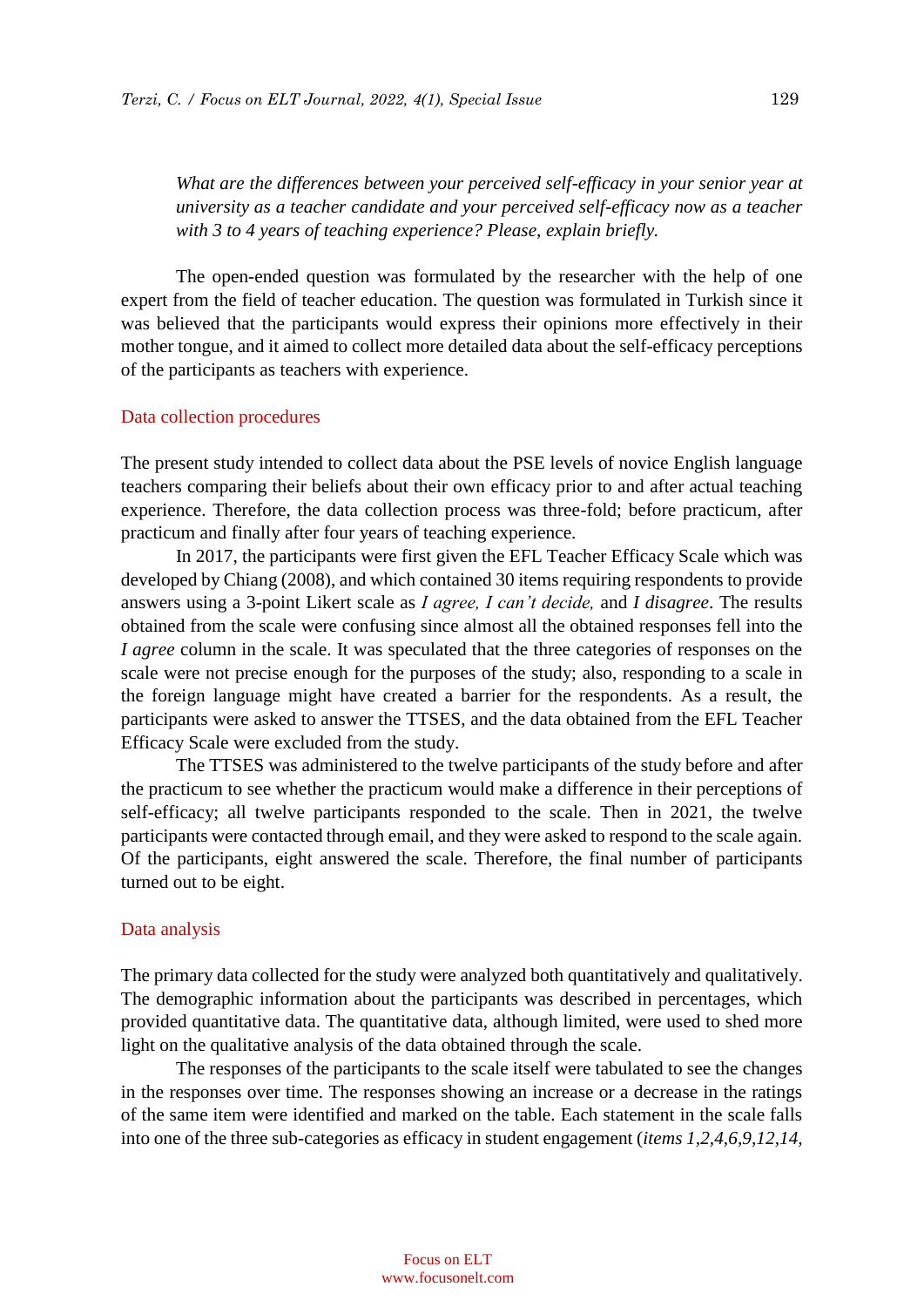*and 22*), efficacy in instructional strategies (*items 7,10,11,17,18,20,23, and 24*), and efficacy in classroom management (*items 3,5,8,13,15,16,19, and 21*). The identified changes were analyzed and interpreted according to the sub-categories.

As part of the final data collection stage, the participants were also given one openended question to get a deeper understanding of the results of data analysis. The question, which inquired about the self-reported differences in the PSE beliefs of the participants over the four years, was constructed as an open-ended one to allow a free range of topics and comments in the responses of the participants. The responses of the participants were read thoroughly and analyzed based on the same sub-categories as in the TTSES: *classroom management, student engagement* and *instructional strategies.* One additional category was added in order to analyze other points of discussion emerging in the responses of the participants and that category was named *other*. The responses the participants provided were then interpreted and discussed according to the categories listed above and in relation to the research questions.

## **Results**

In this section, the findings of the study obtained by means of TTSES and the open-ended question in the survey were presented in line with the research questions.

## Research question 1: To what extent does practicum change the PSE beliefs of pre-service English language teachers*?*

Research question 1inquired whether the one-year Practicum Course would change the PSE beliefs of PSELTs. To detect the changes and the direction of the changes, the participants' ratings of each item were tabulated, and the increases and decreases in the responses were identified. The cases when one item was rated in the same way in both steps were marked as *no change.* 

The items in the scale are analyzed according to the sub-categories they belong to as *Efficacy in Student Engagement, Efficacy in Instructional Strategies, and Efficacy in Classroom Management* as determined by Tschannen-Moran and Woolfolk Hoy (2001)*.* The results have revealed that the increases in the PSE beliefs seem to be more prevalent in the classroom management category, which might be interpreted as the impact of the experience in an actual classroom. The theoretical background that the PSELTs were equipped with might have understandably made them feel confident about the use of instructional strategies and student engagement. None of the participants rated their PSE as *none at all,* which might be considered a clear sign that they were confident in their potential as teacher candidates as senior students. Most of the answers ranged between *some degree* and *a great deal.* 

Regarding *Efficacy in Student Engagement,* most of the participants reported a moderate to high level of PSE. Item 1, which was about how much they can get through to the most difficult students, was rated as *quite a bit* or *a great deal* by most of the participants, and the responses after the practicum did not change remarkably; the slight change in the answers showed an increase in all the responses. The responses regarding fostering critical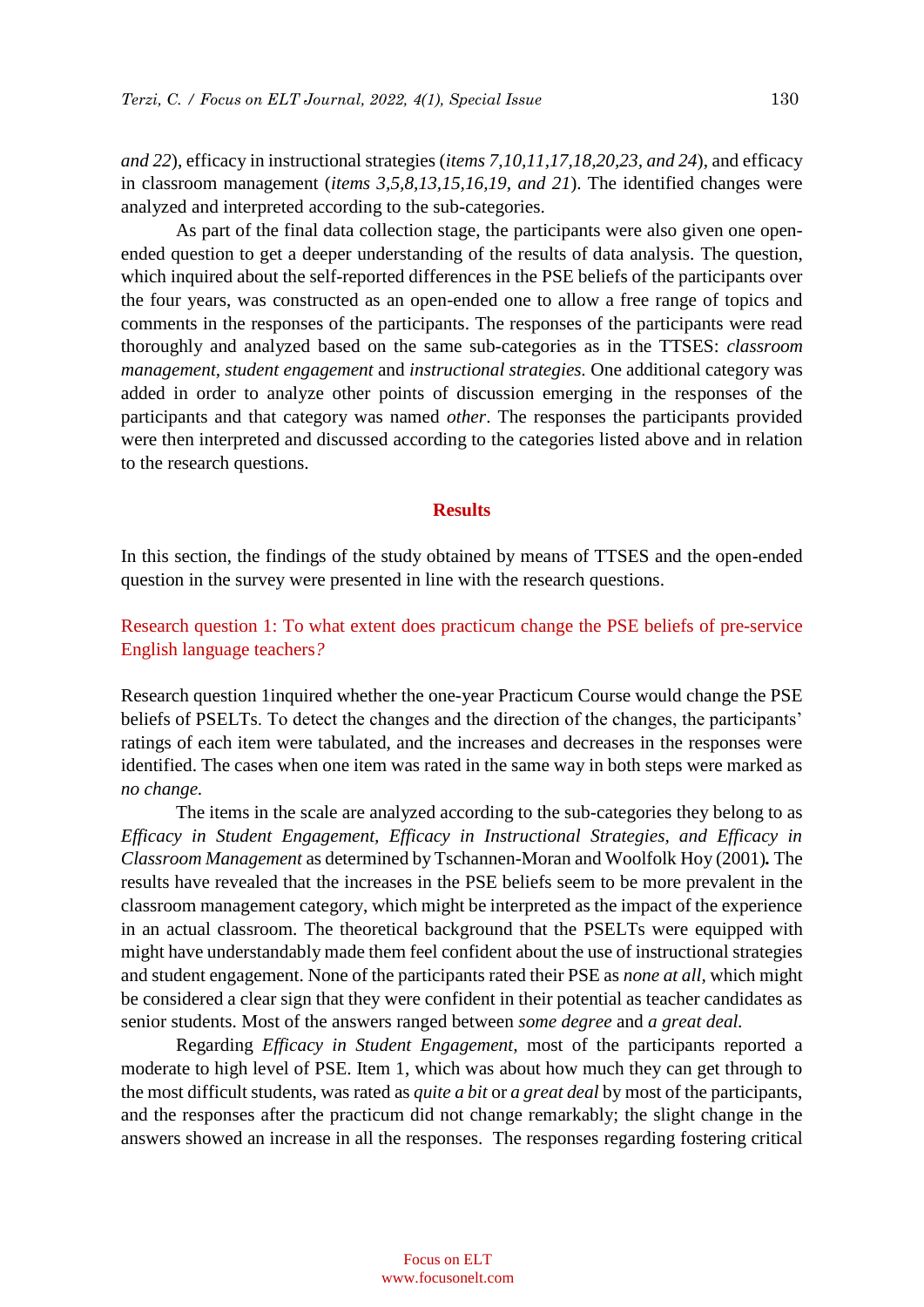thinking in students seemed to be evenly distributed. Some participants reported an increase, and some others a decrease in their PSE. One of the participants rated her PSE as *quite a bit* before Practicum, but after Practicum she rated the same item as *a great deal*. Another participant, on the other hand, reported a decrease from *quite a bit* to *some degree*. For Item 4*,* which was about motivating students, three of the participants reported an increase, three reported a decrease in their PSE. A majority of the participants reported no change in their PSE as far as how much they can get students to believe they can do well in schoolwork. While six of the participants reported no change, the remaining two participants reported an increase. The responses of the participants ranged between *a little* and *a great deal*. This finding might suggest that the practicum experience did not make much of a change in how much the participants believed they could foster self-belief in students. It seems that half of the participants reported an increase in their PSE regarding how much they can help their students value learning. However, it should be noted that the reported increases were not remarkable increases in that most of the responses fell into the same efficacy criteria in the scale. For Item 12*,* which was about fostering students' creativity, half of the participants reported no change; two participants reported a decrease, but the decrease was only by one point, which did not change the category the response fell into. Two participants reported an increase in their PSE regarding Item 12. One of them rated her PSE as *some degree* before practicum, but she rated the same item as *a great deal* after the practicum. The last item in the sub-category was about efficacy in assisting families in helping their children do well at school. Most of the responses showed a decrease in PSE. One participant, for instance, rated her PSE for Item 22 as *quite a bit* before the practicum, but after the practicum she rated her PSE for the same item as *very little*. Considering all eight items in the Efficacy in Student Engagement sub-category, the rates of increase, decrease, and no change in the PSE beliefs were found to be 30%, 25%, and 45%, respectively.

The second sub-category included eight items about *Efficacy in Instructional Strategies.* The responses to some of the items in this category yielded remarkable results. Item 10*,* which was about how much they can determine whether a student comprehended what they have taught, most of the participants reported no change. The responses to the item ranged between *quite a bit* and *a great deal*. It can be claimed that one-year practicum experience confirmed the participants' PSE beliefs regarding Item 10. For Item 11*,* which inquired about the extent to which they could craft good questions for their students, none of the participants reported a decrease. Half of the participants reported an increase while the other half reported that there was no change in their PSE beliefs. All the reported increases were by two points. To illustrate, one of the participants rated her PSE before the practicum as *some degree* and after the practicum as *quite a bit*. About the teacher's ability to provide alternative explanations or examples when students are confused, none of the participants reported an increase while five of them stated there was a decrease in their PSE. Still, it should be noted that the decreases were not dramatic; the ratings of the participants dropped by one point, which did not necessarily change the rating category they fell into. For Item 23*,* the responses ranged between *some degree* and *a great deal*, and except for one participant, all participants stuck to their responses before the practicum. All in all, for all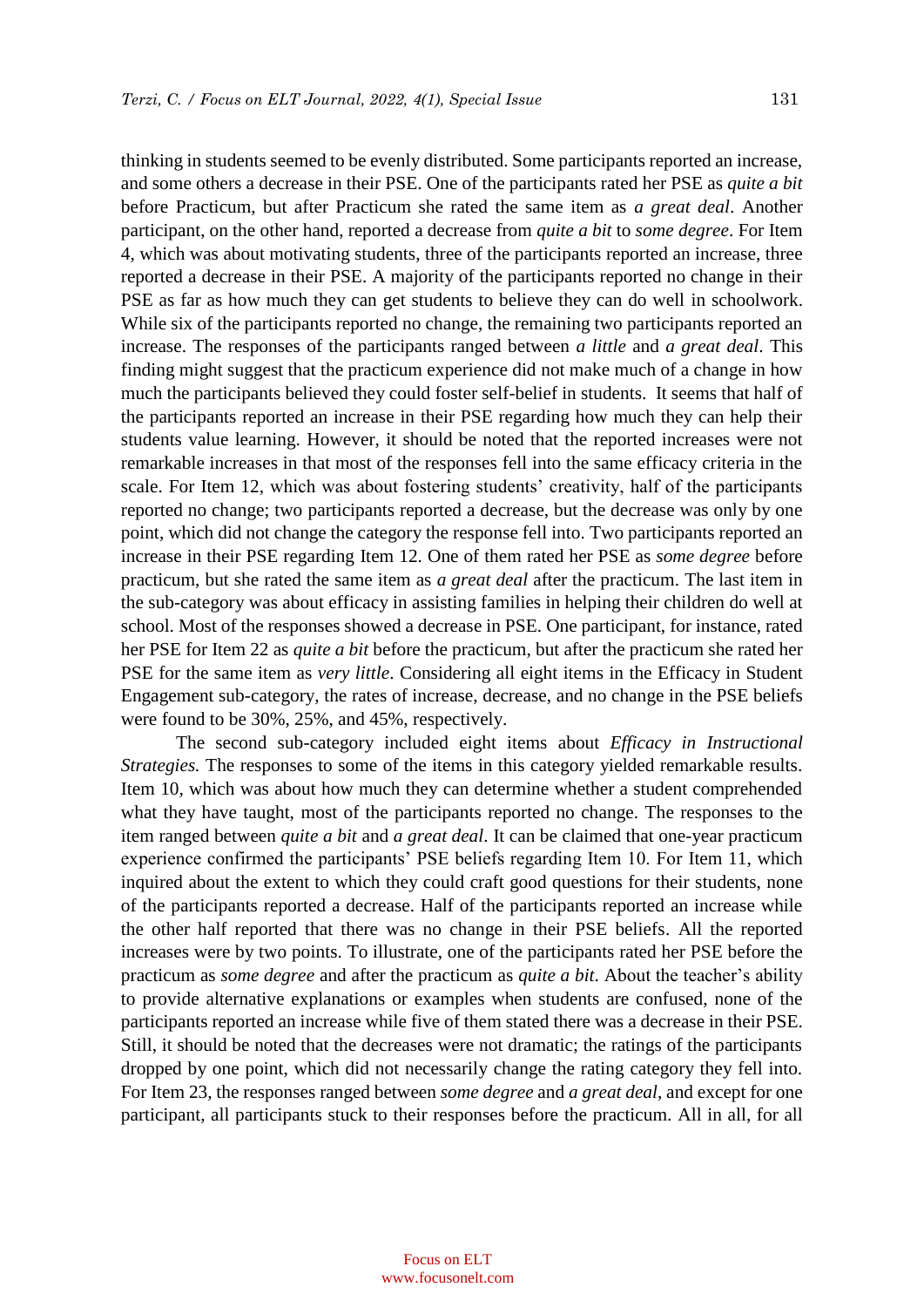eight items in the Efficacy in Instructional Strategies sub-category, the rates of increase, decrease, and no change in PSE were found to be 23%, 20%, and 57%, respectively.

The final sub-category was *Efficacy in Classroom Management.* For the first two items in the category, Item 3 and Item 5*,* half of the participants reported an increase in their PSE beliefs. The ratings for Item 3 ranged between *very little* and *a great deal*, and for Item 5 between *some degree* and *a great deal*. As for Item 8*,* which was about establishing routines to run activities smoothly, half of the participants reported a decrease. Those who reported a decrease in their PSE regarding Item 8 decreased their ratings by one point. Item 13 was about encouraging students to follow classroom rules. The responses before the practicum ranged between *some degree* to *a great deal*. After the practicum, two of the participants increased their ratings; two other participants reported a decrease, and four (half) of the participants did not change their responses at all. One participant, for example, rated her PSE for Item 13 as *some degree* before and after the practicum, which might suggest that one-year practicum experience failed to have an impact on the PSE beliefs of the participant. More than half of the participants reported no change in their PSE beliefs regarding Item 15, which was about calming disruptive or noisy students. Most of the responses in the nochange category ranged between *some degree* and *quite a bit,* which might indicate that the practicum experience did not support the participants about how to deal with disruptive students. Considering the rates of increases, decreases, and no changes for the eight items in the sub-category of Efficacy in Classroom Management were found to be 35%, 25%, and 40%, respectively.

All in all, the results obtained from the scale administered before and after the practicum showed a moderate number of increases, decreases, and no changes. However, regarding the resulting percentages of the responses obtained from each sub-category, it can be clearly seen that the highest percentage in each belonged to the 'no change' column. The second sub-category, Efficacy in Instructional Strategies, did not seem to be very much influenced by the practicum experience. This might be interpreted as a clear sign that the practicum experience failed to make a considerable effect on the PSE beliefs of the PSELTs. The most prevalent rate of increase was found in the sub-category of Efficacy in Classroom Management, which might be considered plausible since the practicum experience was probably the first time when the participants had to manage a real class. Also, of all the subcategories, Classroom Management might be said to be the most challenging one in terms of putting theoretical knowledge into practice. Although individual participants reported increases and decreases in their PSE beliefs after the practicum experience, the overall impact of the practicum experience seems to be limited.

## Research question 2: To what extent does 3 or 4 years of teaching experience change the PSE beliefs of English language teachers?

Research question 2 aimed to explore whether four years of teaching experience would change the PSE beliefs of PSELTs. With that aim in mind, the responses of the participants to the TTSES as senior students before the Practicum Course and the responses they provided four years after their graduation as English language teachers were tabulated. The responses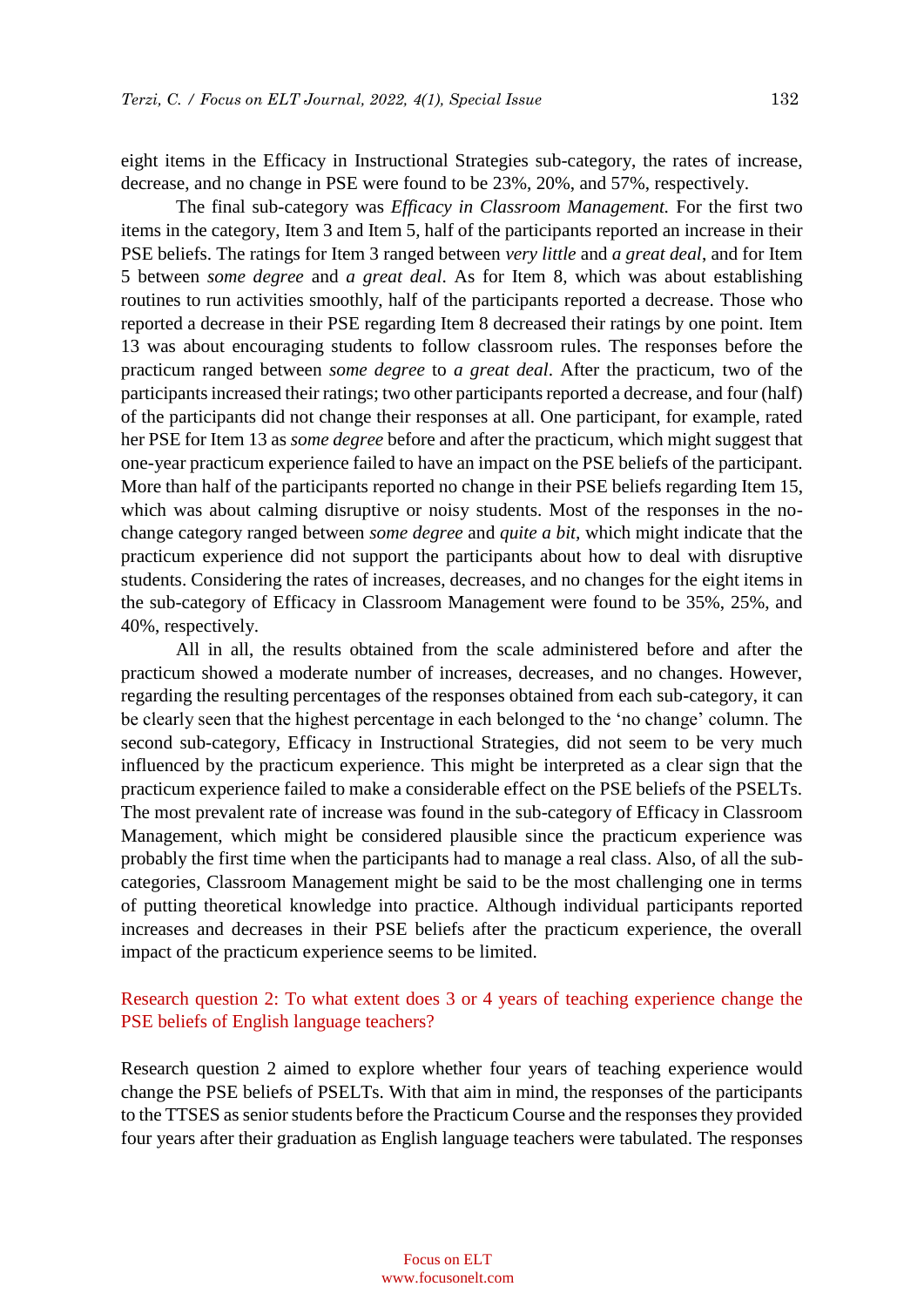were analyzed in the same manner as in the analysis of Research Question 1; the items in the scale were categorized according to the sub-categories determined by Tschannen-Moran and Woolfolk Hoy (2001).

A quick look at the tabulated results shows a clear and remarkable dominance of increases in the ratings of the participants of their PSE beliefs after the actual teaching experience. Decreases, on the other hand, seem to be more prevalent in the sub-category of Efficacy in Student Engagement, which might be interpreted as a mismatch between expected PSE before any teaching experience and after three or four years of teaching experience.

In the sub-category of Efficacy in Student Engagement, more than half of the participants reported an increase in their PSE regarding how much they can foster critical thinking in the classroom. Most of the reported increases are remarkable in that they increased by 2 to 4 points. One of the participants, who has been working at a state high school for almost three years, rated her PSE for Item 2 as *some degree* before practicum, and her response changed to *a great deal* after the teaching experience. Similarly, another participant, who has been working at a private university for four years, increased her rating of *quite a bit* to *a great deal* after the teaching experience. However, the changes of ratings for Item 4*,* which was about motivating students with low interest, seemed to be the other way around. More than half of the participants reported a decrease in their PSE for the item. Most of the reported decreases were by one or two points; One participant, who has been working at a private high school for four years, decreased her PSE for the item by three points, from *a great deal* to *some degree*. The responses for Item 6 and Item 12 yielded no change in the ratings of more than half of the participants. The items inquired about getting students to believe in themselves and fostering student creativity, respectively. The responses to the items in the first step were already high, ranging mostly between *quite a bit* and *a great deal*, and the fact that the participants stuck to their original ratings might suggest that the teaching experience lived up to their self-efficacy expectations they had at the beginning of their senior year at university. For Item 14 and Item 22, half of the participants reported a decrease in their PSE. Except for one participant, the reported decreases were by one point. That participant, who has been working at a state high school for three years, decreased her rating for Item 14 from *quite a bit* to *very little*. All in all, the rates of increase, decrease, and no change were found to be 34%, 34%, and 32%, respectively.

The second sub-category, Efficacy in Instructional Strategies, yielded more increases than decreases or no changes. Except for two items, Items 20 and 24*,* half of the participants increased their PSE ratings. Most of the increases were by one point. One participant, who has been working at a state high school, increased her rating of the item from *quite a bit* to *a great deal*. For Item 20, half of the participants did not change their ratings, which already ranged between *quite a bit* and *a great deal* in the first set of responses to the scale. One participant, though, decreased her rating of the item from *quite a bit* to *some degree*. For Item 24, only one of the participants reported an increase; more than half of the participants responded to the item with the same rating (*quite a bit*) as in the first attempt. Considering all the eight items in the sub-category, the rates of increase, decrease, and no change were calculated to be 45%, 22%, and 33%, respectively.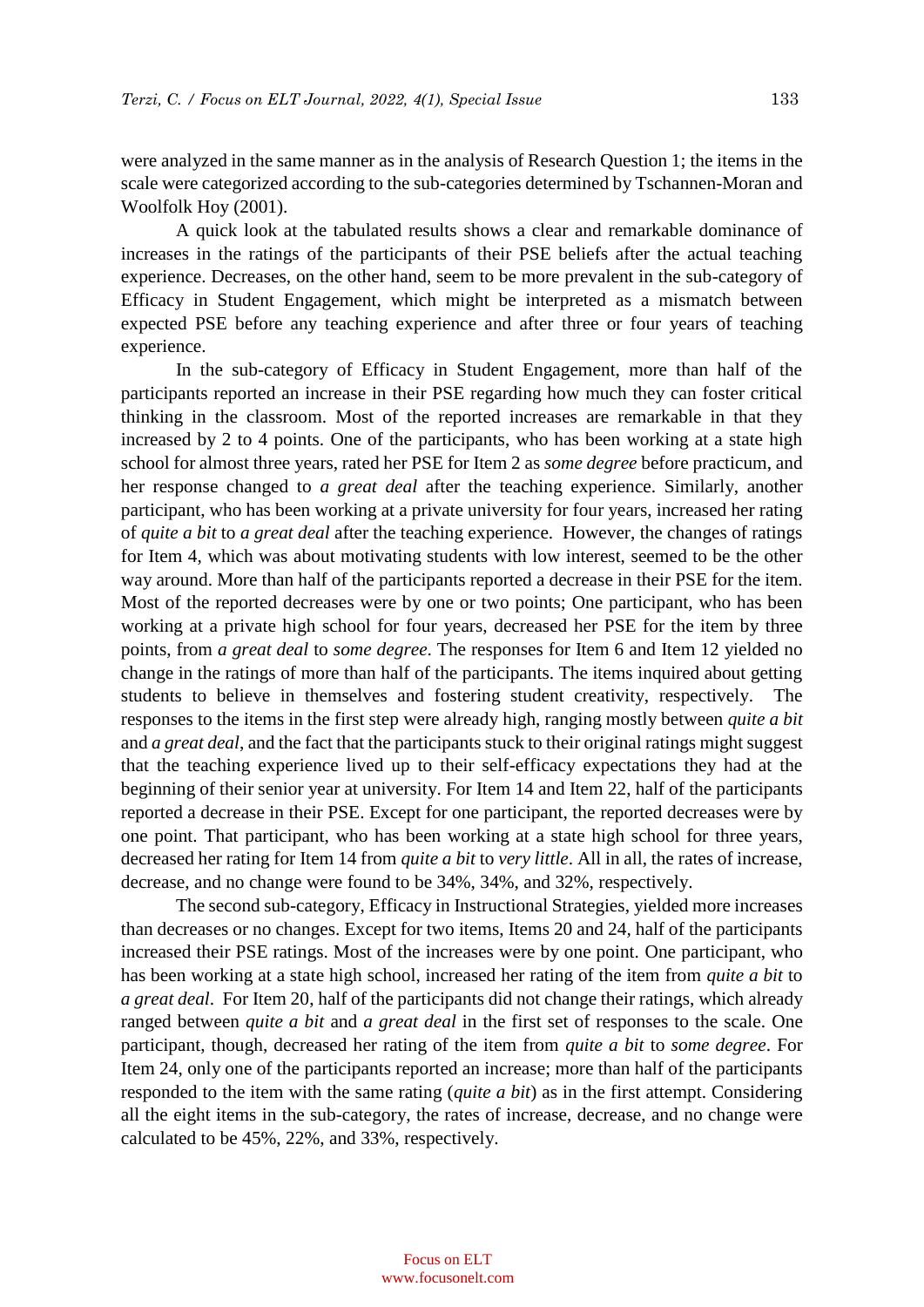The final sub-category, Efficacy in Classroom Management, yielded more increased ratings of all. And in this sub-category, none of the participants decreased their ratings for 3 of the items: Item 3, controlling disruptive behavior in the classroom; Item 13, getting children to follow classroom rules; and Item 15, calming a disruptive or noisy student. It seems the participants became more confident, and therefore more efficacious with experience over the course of time. For Item 3*,* six of the participants increased their rating of PSE, and two reported no change in their PSE. The participants who did not change their responses rated their PSE as *some degree*. The reported increases might be considered remarkable in that the increases were by two to four points. One of the participants, who has been working at a state university for three years, increased her rating from *some degree* to *a great deal*. For Item 8*,* a great majority of the participants (seven) reported an increase in their PSE, while only one participant reported a decrease. Half of the reported increases were by two points, which changed the rating category. The results for Item 13 did not yield any decreases; more than half of the participants increased their ratings of PSE. One participant increased her rating of PSE for the item from *some degree* to *a great deal*. Similarly, the responses for Item 15 did not yield any decreases. More than half of the participants increased their ratings, and three participants stuck to their original ratings. The increases were by one or two points. For Item 16*,* which was about establishing a classroom management system with groups of students, more than half of the participants reported an increase, and two of the participants decreased their ratings by one point. For Item 19 and Item 21*,* half of the participants reported an increase. One participant, for example, increased her rating for the item from *some degree* to *a great deal*. Another participant, on the other hand, reported a dramatic decrease in her PSE; she decreased her rating from *a great deal* to *some degree*. The same participant decreased her rating of Item 21 from *a great deal* to *very little* after the actual teaching experience. All in all, the rates of increase, decrease, and no change for the sub-category of Efficacy in Classroom Management were estimated as 66%, 14%, and 20%, respectively.

|                                                                      | Change $(\% )$         |                                   |                        |                                   | No Change $(\% )$      |                                   |
|----------------------------------------------------------------------|------------------------|-----------------------------------|------------------------|-----------------------------------|------------------------|-----------------------------------|
| <b>Categories</b>                                                    | <b>Increased PSE</b>   |                                   | <b>Decreased PSE</b>   |                                   |                        |                                   |
|                                                                      | After the<br>practicum | After 3-4<br>vears of<br>teaching | After the<br>practicum | After 3-4<br>vears of<br>teaching | After the<br>practicum | After 3-4<br>years of<br>teaching |
| <b>Student</b>                                                       | 30                     | 34                                | 25                     | 34                                | 45                     | 32                                |
| Engagement<br><i>Instructional</i><br><i>Strategies</i><br>Classroom | 23                     | 45                                | 20                     | 22                                | 57                     | 33                                |
| Management                                                           | 35                     | 66                                | 25                     | 14                                | 40                     | 20                                |

## Table 1. *Resulting Percentages of the Changes in the PSE Beliefs*

As part of the final data collection stage, the participants were given one open-ended question to get a deeper understanding of the results of data analysis. The question was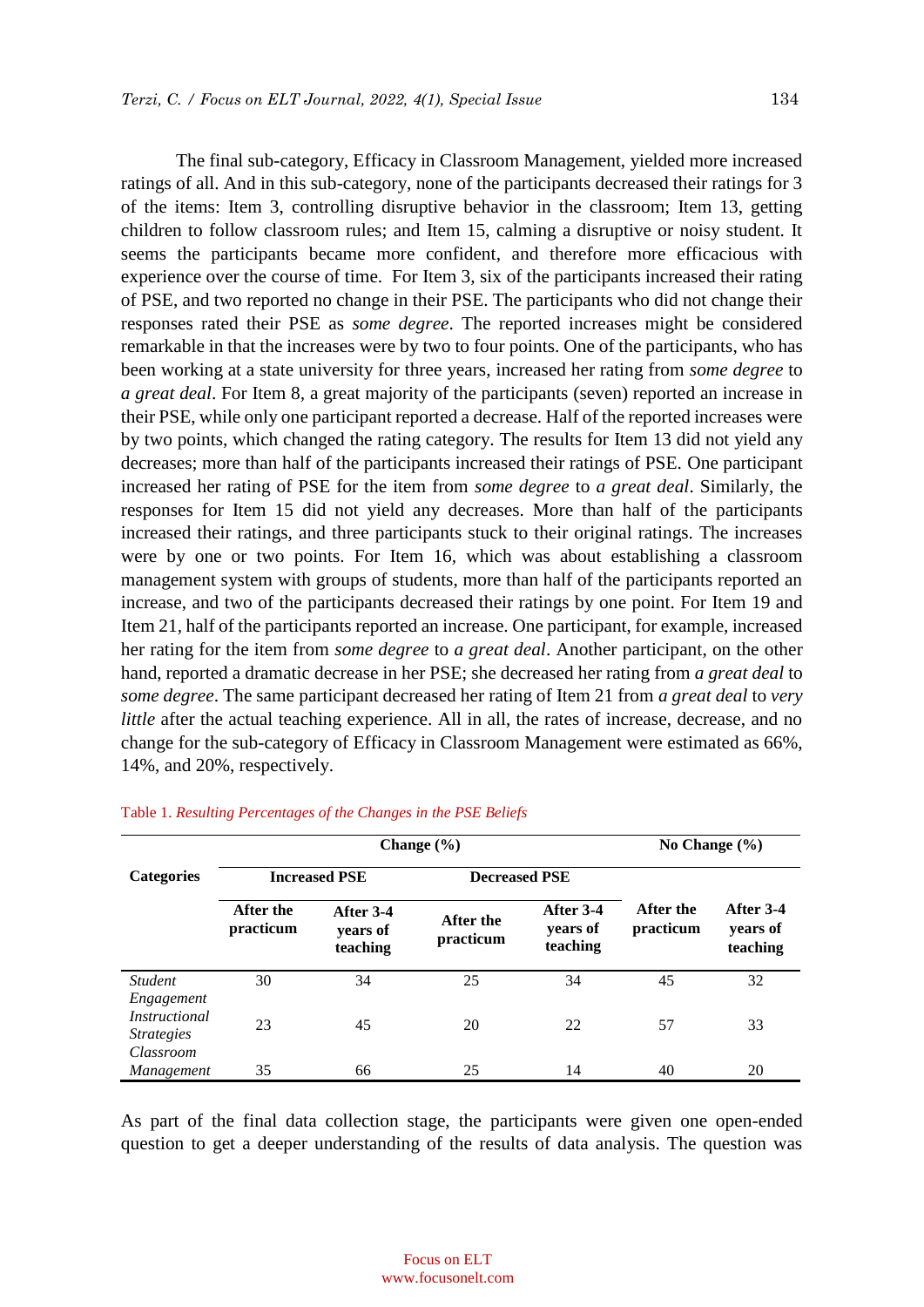"What are the differences between your perceived self-efficacy in your senior year at university as a teacher candidate and your perceived self-efficacy now as a teacher with three to four years of teaching experience?". The question was formulated in Turkish since it was believed that the participants would express their opinions more effectively in their mother tongue.

The responses of the participants were read in detail and analyzed according to the sub-categories in the TTSES and one additional category for other emerging points of discussion: *classroom management, student engagement, instructional strategies,* and *other.*  The responses the participants provided were then interpreted and discussed according to the categories listed above and in relation to the research questions.

*Classroom management* was one of the most prevalent topics of discussion in the responses of the participants. An overall look at the responses revealed that all the participants felt more confident and efficacious about their classroom management skills today as a teacher with experience than when they were PSELTs. All the participants reported that they found their own ways around their classroom management skills through experience, and that they were still looking for solutions as classroom management-related challenges came along. One participant reported that she had difficulty dealing with managing the classroom during her practicum experience and in the first year of teaching after graduation. She stated that she felt more confident after four years of teaching experience about classroom management issues such as setting rules or dealing with disruptive students, and that she is still developing professionally. Another participant stated that she came a long way as far as managing her classrooms is concerned, but she is still working on it to find better ways by trying alternative ideas of her own. From such suggestions, it might be concluded that in terms of efficacy in classroom management, there was an increase in the PSE beliefs of the participants after four years of teaching experience. As for the reasons for the increased PSE beliefs, several suggestions were made by the participants. All the participants wrote a few words or so about the differences between their practicum experience and actual teaching experience. Doing so, they mostly mentioned what was missing or lacking in the practicum rather than talking about how they benefitted from it. One participant talked about her theoretical knowledge of classroom management, and said she thought she would handle students with disruptive behavior using the knowledge background she gained at university. To her surprise, as was suggested by her, "none of that knowledge worked for (her) to communicate effectively with such students, which made (her) question (her) efficacy". One other participant talked about the fact that they did not have the chance to work with students of different age groups during the practicum. In a typical Practicum Course, the PSETs go to the same schools in both semesters; they do not have the opportunity to teach different class levels. The participant reported that she became more efficacious as a result of the fact that the actual teaching experience gave her a chance to work with students of different age groups.

However, during my teaching experience, I had the chance to work with students of different age groups, and those of different special needs. My perception of my teaching efficacy developed positively.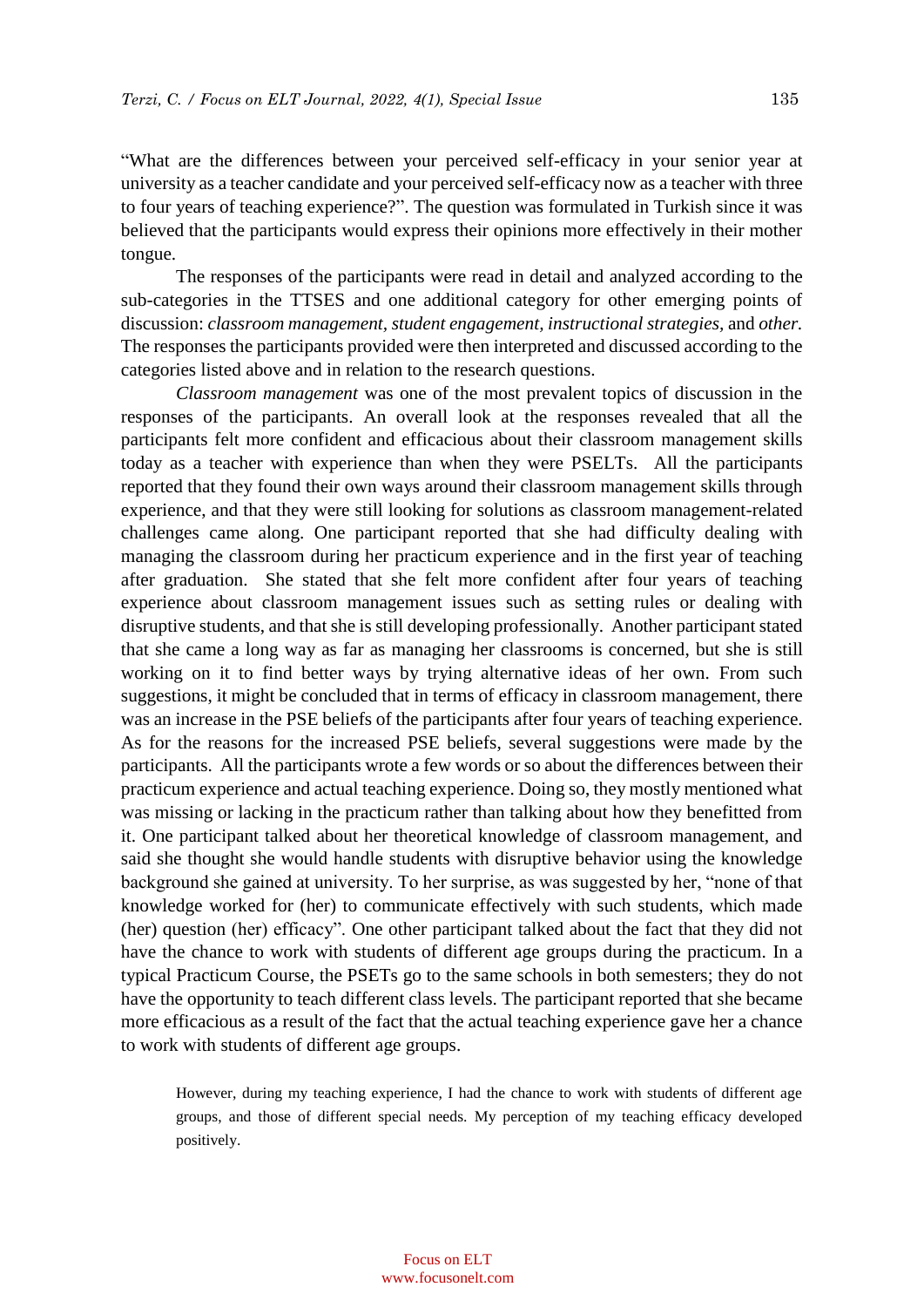The time constraint seemed to be another reason why the participants failed to manage classes effectively. Most participants stated that they were not able to take ownership of the class since they spent little time at practice schools.

"…there was a lack of familiarity and bond between students and me. I could not determine classroom rules with them; I did not have enough experience… we were temporary in the school…"

The analysis of the data regarding efficacy in classroom management showed that the participants thought that their PSE beliefs changed for the better and that they felt more confident and aware about how they could manage their classrooms. It seems that the practicum experience made the participants question their classroom management skills, but it did not result in much of a development in that regard.

The second category of analysis was *Instructional Strategies.* One of the most interesting points mentioned by most of the participants was the correlation between the theoretical knowledge they learned in the ELT program and the actual practice in classrooms. One participant stated that she thought she could teach all her lessons in English, and she was quite confident about it during the practicum; however, when she started working as a teacher, she found out to her disappointment that it was not possible with certain groups of students. She also added that she had to teach so-called exam English during her first two years of teaching and that she was not trained for that kind of lesson content at university. Another participant reported that when she was preparing lesson plans for her lessons during the practicum, she would religiously follow the steps that she was taught in her methodology courses at university. Yet, she was not happy with the results after implementing the lesson plan in the class.

Especially, in vocabulary teaching there are certain techniques we apply such as concept-checking questions. It takes hours to prepare them, but the student wants to learn through another way. Not getting the feedback I expected made me sad. With experience I realized asking concept-checking questions was artificial. I found my way of doing things. I prepare lesson plans of my own, and I try not to include all the techniques I learned at university.

The time constraint during the practicum was reported to be also influential in terms of instructional strategies. The participants stated that they did not have ample time to get to know the students so that they could design activities accordingly.

"…since I could not get to know the students due to the limited time we got to spend together, so I could not design effective lessons for them".

As for *Student Engagement*, the participants seem to have gained more confidence and awareness over the course of time. All the participants reported a change for the better in their efficacy regarding how to understand their students' needs and how to design lessons and activities accordingly. One participant stated that during her practicum experience she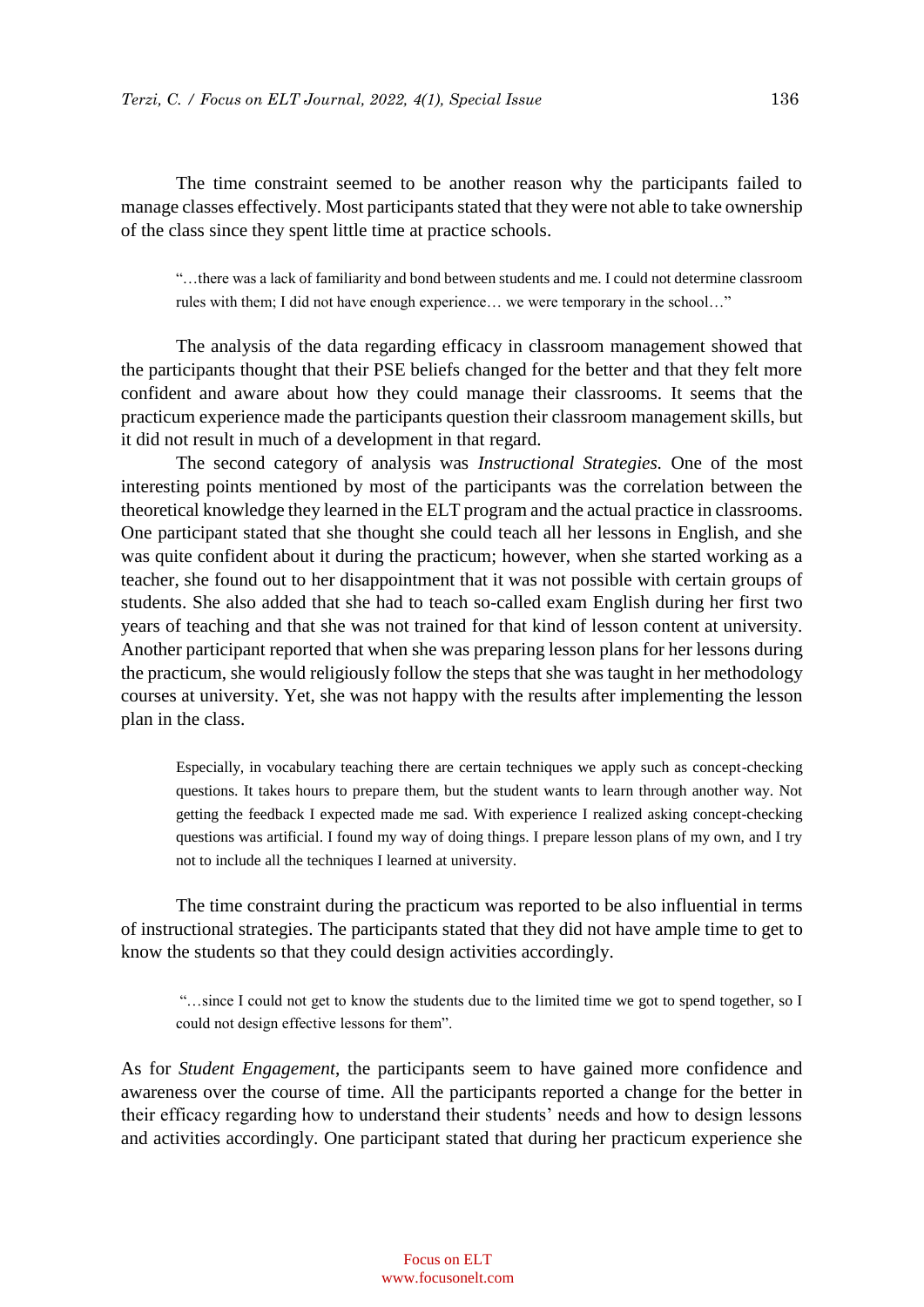thought only those students who enjoy learning English would participate in activities, and by experience she came to realize that it all depended on the teacher's efforts to invoke interest in learning English. Another participant reported that her teaching performance improved significantly, and she could easily identify low-achieving students and design activities for their needs. It can be understood from the responses of the participants that during the practicum they focused mostly on teaching the lesson rather than teaching students; that is, they tended to stick to the lesson plan and failed to engage most students in their class. They all reported that they improved their student engagement skills considerably and that they knew there was still room for improvement.

Now I know what I do is more than merely teaching English. Part of it is about adding something to their life experiences. I have tried to guide students who have lost their way about their life goals, although I feel I haven't been much successful.

The participants provided discussions about topics which did not fall into any of the above-mentioned categories, and those discussions were analyzed under the category "*other"*. Most of the participants talked about their feelings during the practicum experience, comparing those feelings with how they feel today. Some of the participants wrote about the impact of being observed on their PSE beliefs. One participant stated that her overall PSE level was low during the practicum experience because, as she stated, "*we were constantly being observed"*. Another participant stated that she could not help but feel as if she was being observed even when she was teaching her own class working as a teacher, and that she overcame the feeling through experience.

Now I can see my students as students; I used to feel they were observing me just like what my professors did during Practicum. I stopped doing that and showing off, so to speak.

I did not have enough experience, we were temporary in the school, and we were constantly being observed. Therefore, my PSE level was lower.

The practicum experience, although it seems to have given the participants an idea of what it would be like in a real classroom, might have failed to create a feeling of involvement on the part of the PSELTs in the present study. One participant stated that during the practicum she felt as if she were in virtual (unreal) classroom. Another participant reported that she did not feel much like a teacher during the practicum experience. However, as she had the chance to work with students of different age groups and different needs, she had a chance to gain a stronger perspective about her own teaching.

During Practicum, I did not feel efficacious since I could not quite grasp the seriousness of the profession, and since I could not get to know the students due to the limited time we spent together. However, during my teaching experience, I had the chance to work with students of different age groups, and those of different special needs. My perception of self-teaching efficacy developed positively.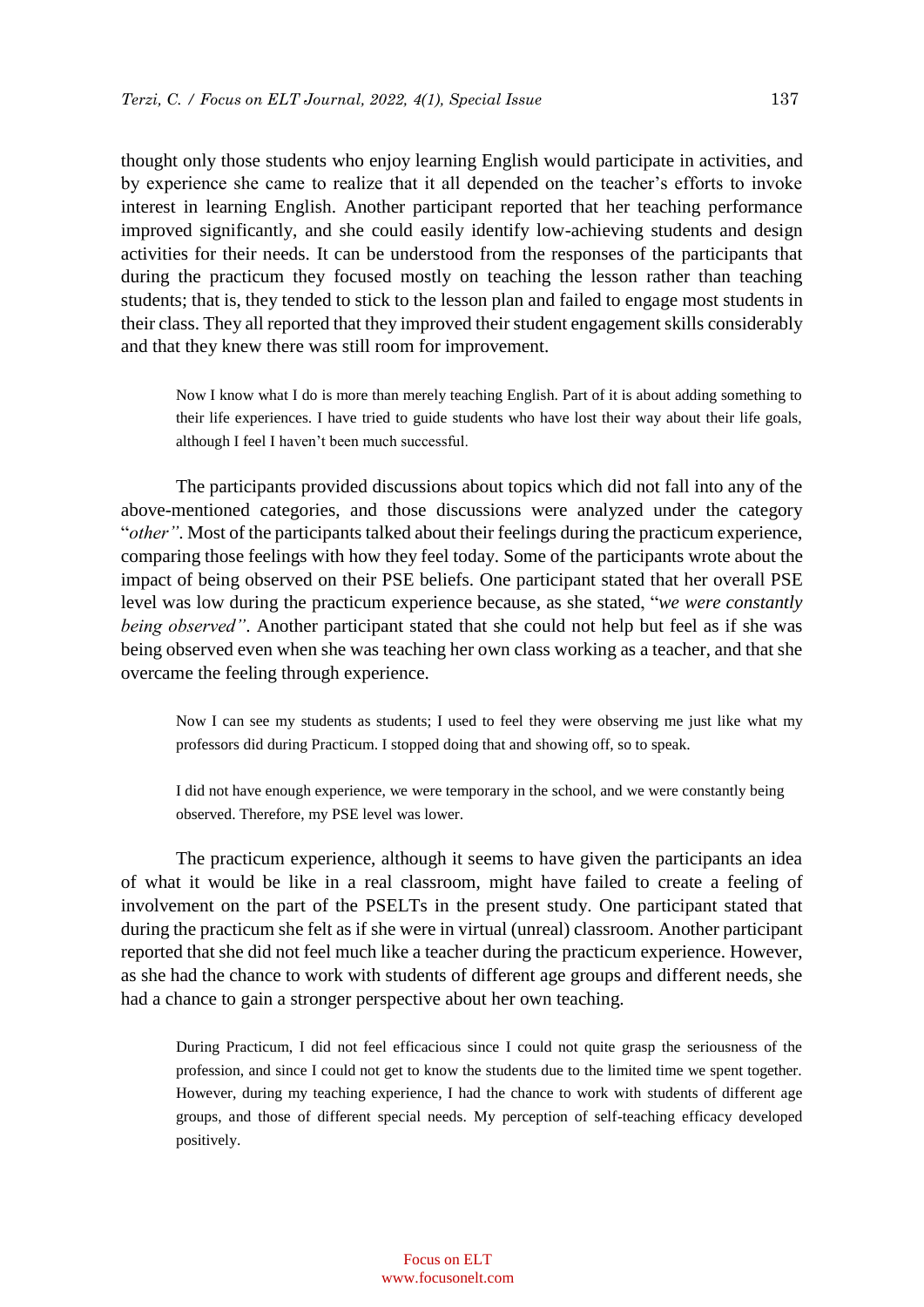Regarding their PSE beliefs then and now, all the participants might be said to have achieved to become their own person. One participant stated that her PSE beliefs were rather superficial during the practicum, but that superficiality was replaced by reality through experience. Another participant reported that she felt more efficacious after four years of teaching because of the responsibility she had undertaken and because of the difficulties she had successfully overcome. All in all, the participants seem to have become more confident, more aware, and more efficacious as a result of their actual teaching experience, and all seem to be actively reflecting about the experience.

## **Discussion and Conclusions**

The present study aimed to find out whether experience would change the PSE beliefs of English language teachers, investigating the PSE beliefs before and after practicum and after four years of teaching experience. The findings of the study indicated that the practicum and actual teaching experience have an impact on the PSE beliefs of English language teachers. This finding is in line with the findings of several studies in the literature (Atay, 2007; Swanson, 2013; Tavil, 2014).

One of the findings of the study was that the participants of the study, when they were PSETs, were thinking highly of their teaching abilities, and they were quite confident in their theoretical knowledge of English language teaching. Swanson (2013) found similar results and suggested that the participants in his study were highly confident in their teaching abilities at the beginning of the teacher education program. Balcı et al. (2019) found out that the efficacy scores of junior students were significantly higher than those of other class levels. They have noted that the seniors turned out to have lower scores than other class levels, but the difference was not statistically significant.

Senior pre-service English language teachers have the chance of putting their knowledge into practice during practicum. Teaching practicum is the final step of pre-service teacher education through which the perceptions, beliefs of teacher candidates are finetuned, and through which pre-service language teachers become better equipped to cope with classroom realities in the future (Yuan & Lee, 2014). Considering that, it would not be wrong to expect changes in the PSE beliefs of pre-service teachers after practicum. The findings of the present study confirmed that practicum experience made a change in the PSE beliefs of PSELTs. The resulting percentages of the changes in the ratings of the participants, including both increases and decreases, were 55% for efficacy in student engagement, 43% for efficacy in instructional strategies and 60% for efficacy in classroom management. One interesting finding was that the PSE beliefs regarding efficacy in instructional strategies did not change for most of the participants; 57% of the ratings fell into the "*no-change"* category. Of the three categories in the scale, efficacy in instructional strategies seems to be the only domainspecific category; efficacy in student engagement and classroom management might be generalized to teaching profession in general. It is interesting that such a finding might suggest that the practicum experience did not make much of a change in the PSE beliefs of the participants in terms of language teaching methods. This finding is in line with the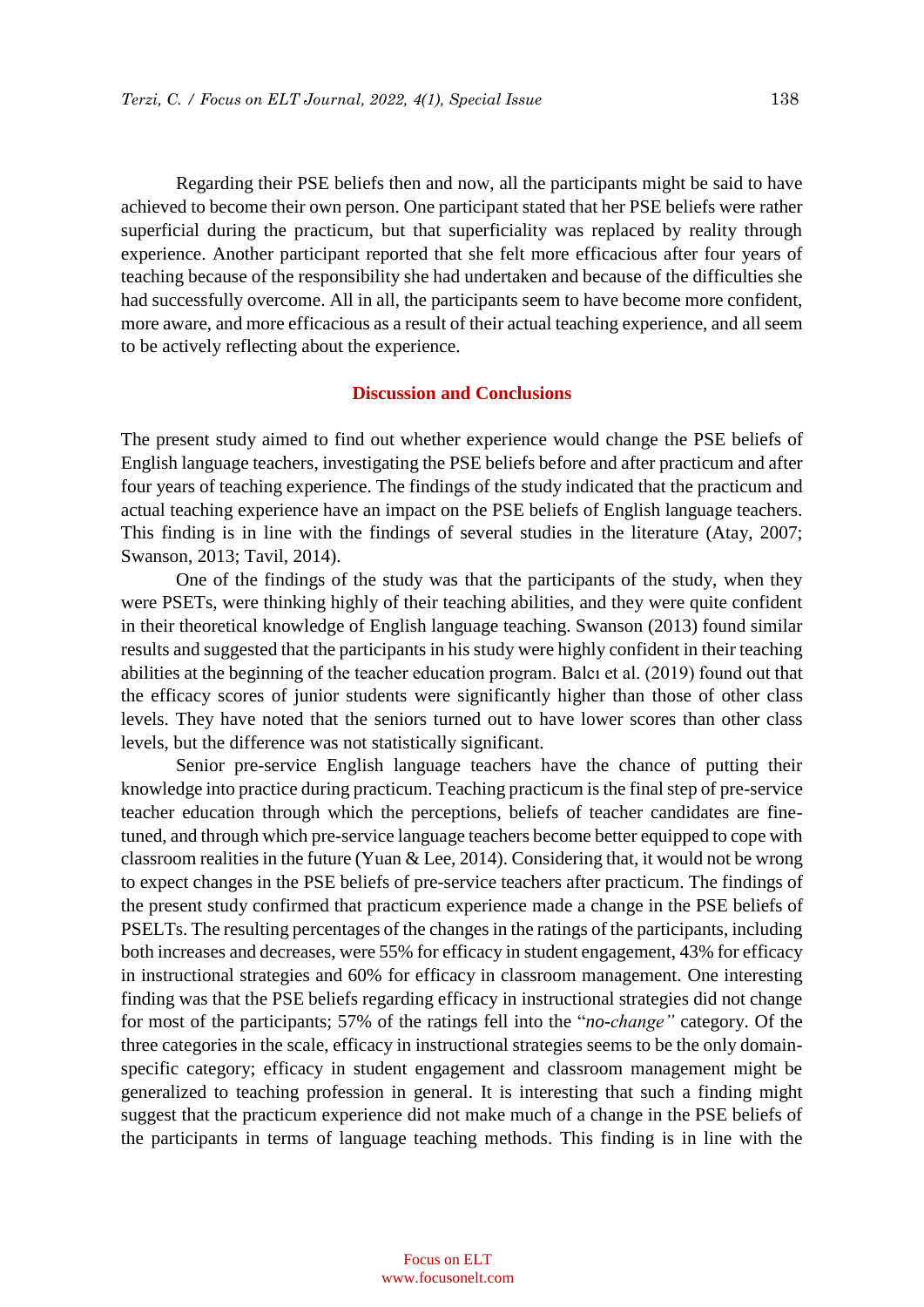findings of Hoang and Wyatt (2021); they concluded in their study that one-year practicum experience did not provide much growth in the domain-specific dimensions of English language teaching. Although there seems to be a limited impact of the practicum experience on the PSE beliefs of the participants regarding Instructional Strategies, the finding might also suggest a strong confidence in the theoretical knowledge base on the part of the PSETs. The same finding, however, is not consistent with the findings of Atay (2007). Her study indicated a significant decrease in instructional strategies. In the present study, only two of the items in the category indicated a considerable decrease: efficacies regarding providing alternative explanations when students are confused and providing appropriate challenges for high-achieving students.

Another finding of the study was that the efficacy ratings of the participants revealed a significant change after three or four years of actual teaching experience. Although the individual ratings of the participants varied, most of the changes were found in the categories of instructional strategies and classroom management, 67% and 80% respectively. The changes in the PSE beliefs of the participants fell more into the "*increase"* category, especially for instructional strategies and classroom management. 45% of the participants increased the ratings for their PSE beliefs regarding instructional strategies. This result was also confirmed in the responses for the open-ended question; all the participants explained how they found their way through different techniques of teaching, trying lesson designs and activities and reflecting on them. We might conclude from this finding that three or four years of teaching experience empowered the English language teachers since they had the opportunity to synthesize theoretical knowledge and what they learned from the real practice of teaching. The findings indicated that they are still working on their teaching abilities to be more effective in student engagement, the scores of which indicated higher rates of decrease and no-change in the efficacy scores. Decreases were found to be more prevalent in the sub-category of Efficacy in Student Engagement (34%), which might be interpreted as a mismatch between expected PSE before any teaching experience and after three or four years of teaching experience.

The present study is not without limitations. Although the study is a longitudinal one, it is limited to eight participants. Thus, in further studies, it could be replicated with more participants to better understand and evaluate the relationships among the self-efficacy beliefs of the pre-service English language teachers before and after the practicum period and after four years of experience as EFL teachers.

Longitudinal studies are recommended to investigate whether junior and senior teachers' PSE beliefs to teach EFL vary across years. These studies are supportive and enlightening for future teachers in their profession rather than leaving them alone. It might be suggested that studies in this realm might trigger self-reflection on the part of both EFL teachers and teacher educators.

Despite the afore-mentioned limitations, it is clear from the present results that gaining a deeper insight into the self-efficacy beliefs of junior and senior EFL teachers, longitudinal studies should be implemented since they have a great impact on understanding the crucial roles of self-efficacy beliefs in teachers' professional development. It is clear that such a deeper analysis will inform all stakeholders in teacher education programs to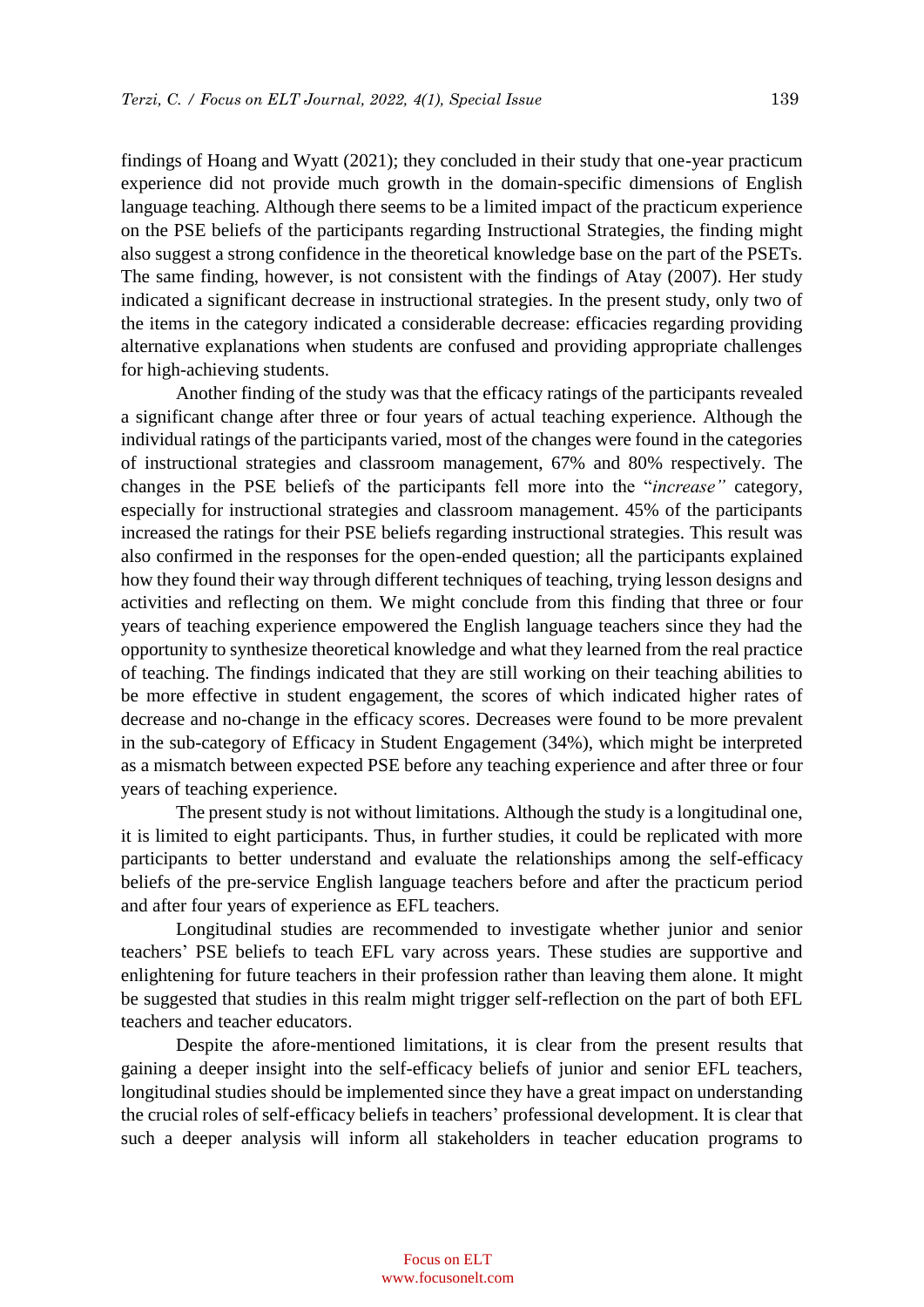understand the junior and senior teachers' self-efficacy beliefs to provide the necessary contexts for guiding the pre-service teachers to develop as qualified and confident professionals for their future careers.

#### **Disclosure Statement**

No potential conflict of interest was reported by the authors.

#### **References**

- Akbari, R., & Moradkhani, S. (2010). Iranian English Teachers' self-efficacy: Do academic degree and experience make a difference? *Pazhuhesh-e Zabanha-ye Khareji, 56, Special Issue, English, 25-47.*
- Aslan-Yazıcı, E. (2019). The role of teacher efficacy over English language teaching. *International Journal of Educational Spectrum, 1(1); 36-47.* Retrieved from [http://www.idealonline.com.tr](http://www.idealonline.com.tr/)
- Atay, D. (2007). Beginning teacher efficacy and the practicum in an EFL context. *Teacher Development, 11*(2), 203-219[. https://doi.org/10.1080/13664530701414720](https://doi.org/10.1080/13664530701414720)
- Balcı, Ö., Şanal, F., & Durak Üğüten, S. (2019). An investigation of pre-service English language teachers' self-efficacy beliefs. *International Journal of Modern Education Studies, 3*(1), 41-53. <https://doi.org/10.51383/ijonmes.2019.35>
- Bandura, A. (1977). Self-efficacy: Toward a unifying theory of behavioral change. *Psychological Review, 84*(2),191-215.<https://doi.org/10.1037/0033-295X.84.2.191>
- Bandura, A., & Adams, N. E. (1977). Analysis of self-efficacy theory of behavioral change. *Cognitive Therapy and Research, 1*(4), 287-310.<https://doi.org/10.1007/BF01663995>
- Chacón, C. T. (2005). Teachers' perceived efficacy among English as a foreign language teachers in middle schools in Venezuela. *Teaching and Teacher Education, 21,* 257-272. <https://doi.org/10.1016/j.tate.2005.01.001>
- Chiang, M. (2008). Effects of fieldwork experience on empowering prospective foreign language teachers. *Teaching and Teacher Education, 24*(5), 1270-1287. <https://doi.org/10.1016/j.tate.2007.05.004>
- Çapa, Y., Çakıroğlu, J., & Sarıkaya, H. (2005). The development and validation of a Turkish version of teachers' sense of efficacy scale. *Eğitim ve Bilim (Education and Science), 30*(137), 74-81.
- Genç, G., Kuluşaklı, E., & Aydın, S. (2016). Exploring EFL learners' PSE and beliefs on English language learning. *Australian Journal of Teacher Education, 41*(2). <https://doi.org/10.14221/ajte.2016v41n2.4>
- Hoang, T., & Wyatt, M. (2021). Exploring the self-efficacy beliefs of Vietnamese pre-service teachers of English as a foreign language. *System.* 96,<https://doi.org/10.1016/j.system.2020.102422>
- Kaygısız, S., Anagun, S. S., & Karahan, E. (2018). The predictive relationship between self-efficacy levels of English teachers and language teaching methods. *Eurasian Journal of Educational Research, 78,* 183- 202.
- Ma, K., Chutiyami, M., & Nicoll, S. (2021). Transitioning into the first year of teaching: changes and sources of teacher self-efficacy. *The Australian Educational Researcher, 26*, 6675-6697. <https://doi.org/10.1007/s13384-021-00481-5>
- Pfitzner-Eden, F. (2016). I feel less confident so I quit? Do true changes in teacher self-efficacy predict changes in pre-service teachers' intention to quit their teaching degree? *Teacher and Teacher Education, 55,* 240- 254.<https://doi.org/10.1016/j.tate.2016.01.018>
- Swanson, P. (2013). From teacher training through the first year on the job: Changes in foreign language teacher efficacy. *Electronic Journal of Foreign Language Teaching, 10*(1), 5-16.
- Tavil, Z. M. (2014). The effect of self reflections through electronic journals (e-journals) on the self efficacy of pre-service teachers. *South African Journal of Education, 34*(1), 1-20. <https://doi.org/10.15700/201412120931>
- Tschannen-Moran, M., & Woolfolk Hoy, A. (2001). Teacher efficacy: capturing an elusive Construct. *Teaching and Teacher Education, 17*, 783-805. [https://doi.org/10.1016/S0742-051X\(01\)00036-1](https://doi.org/10.1016/S0742-051X(01)00036-1)
- Wyatt, M. (2018). Language teachers' self-efficacy beliefs: A review of the literature (2005-2016). *Australian Journal of Teacher Education, 43*(4), 92-120. <https://doi.org/10.14221/ajte.2018v43n4.6>